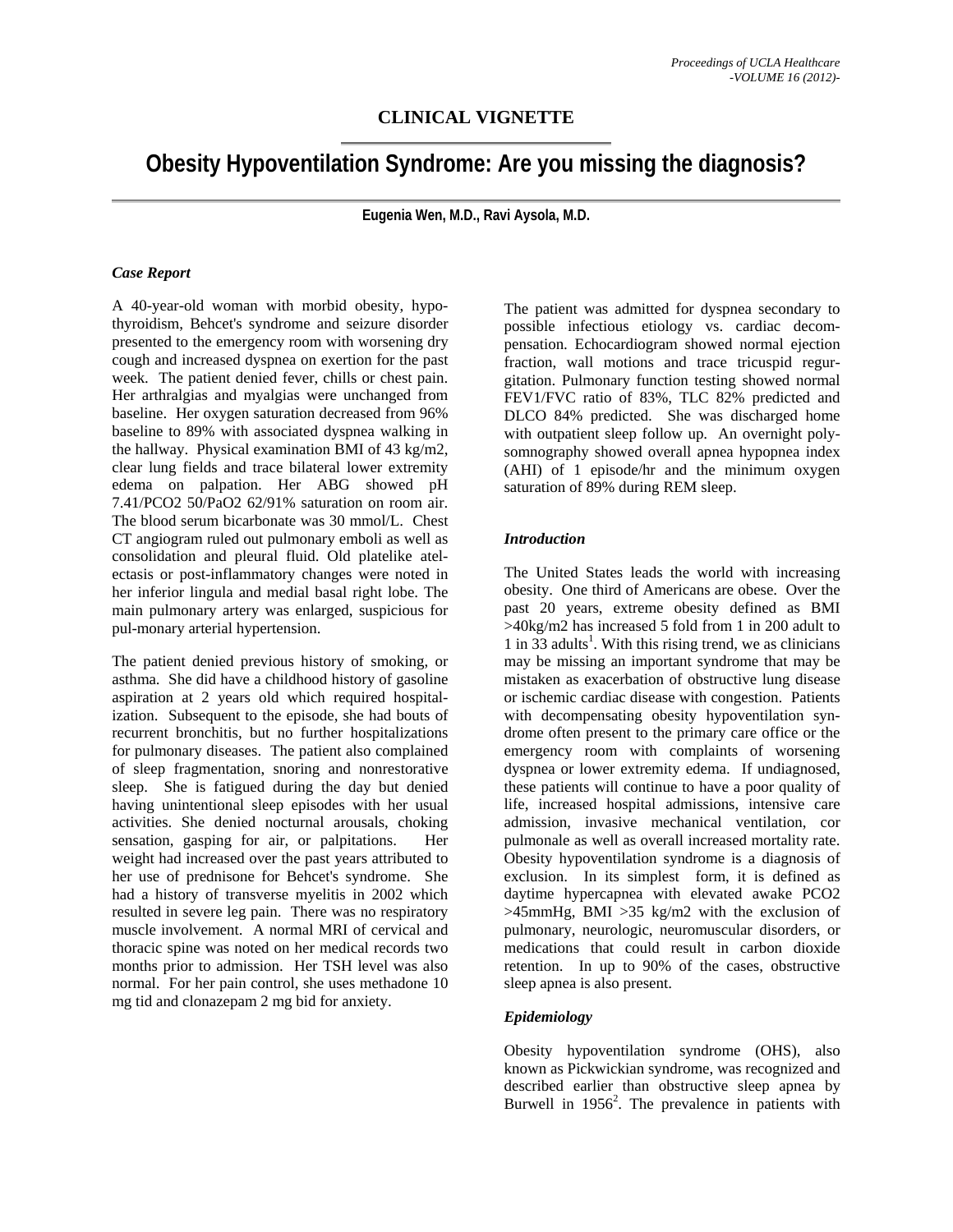obstructive sleep apnea syndrome (OSA) seen in sleep disorders clinic ranged between  $10-20\%$ <sup>3</sup>. A study of hospitalized patients with BMI >35 kg/m2 found OHS in 31%. In patients with BMI >50kg/m2, OHS was found in  $48\%$ <sup>4</sup>. As with OSA, Asian patients with OHS tend to have lower BMI than Caucasians due to cephalometric differences in facial and neck structures.

The definition of OHS is evolving as the disease is better understood. The current definition includes the diagnosis of sleep related breathing disorder (SRBD) to the prior criteriae, making a triad of elevated BMI (>35kg/m2), awake hypercarbia (PCO2>45mmHg) and  $SRBD^3$ . . Because OHS is a diagnosis of exclusion, pulmonary parenchymal or obstructive disease as well as neurologic disorders, musculoskeletal diseases, hypothyroidism, medication induced hypoventilation must be ruled out. Sleep related breathing disorder in OHS is mostly OSA in 90% of cases. Ten percent of patients will have a normal polysomnography study with an apnea hypopnea index  $\lt$  5/hr. Most of these patients have central hypoventilation syndrome which is inferred from nocturnal polysomnography's persistent hypoxemia with saturation <90% despite no evidence of apnea or obstructive hypopnea. Transcutaneous CO2 monitoring had been used in these cases and showed an increase of PCO2 by 10 mmHg from awake to sleep confirming presence of hypoventilation<sup>3</sup>.

## *Comparison of OHS with eucapneic OSA*

The presentation of patients with OHS is very similar to patients with OSA. Chief complaints include excessive daytime sleepiness, snoring, unrestorative sleep, nocturnal arousals with or without choking episodes or snore arousals, observed apneas, poor concentration and morning headaches. Unlike the patients with eucapneic OSA, OHS patients have more dyspnea at rest and with exertion. During overnight polysomnography, OHS patients spend more time during sleep with hypoxemia (saturation <90%) than the patients with OSA (59% vs. 19%) despite matching  $\overline{BMI}$  and  $\overline{AHI}^5$ . OHS patients have higher morbidity and mortality than matching eucapneic OSA patients. OHS patients are hospitalized more frequently with acute superimposed on chronic respiratory failure, CHF exacerbation, angina pectoris, and cor pulmonale<sup>1</sup>. They are more frequently admitted to the ICU and require invasive mechanical ventilation support. OHS patients who remain untreated have a reported

18 month mortality rate of 23%, vs. 9 % in patients with eucapneic OSA and same BMI<sup>6</sup>. The treatment for OHS is also more complex than OSA.

## *Pathophysiology*

Not all obese patients have OSA and not all OSA patients have OHS despite similar BMI. The pathophysiologic mechanisms behind these disorders is incomplete. OHS patients are capable of voluntarily hyperventilating to eucapnea, placing the defect in the central control mechanism. Obstructive apnea can cause acute hypercarbia if the apnea hypopnea index is high or if the apneic pauses are long with associated short inter-apneic recovery ventilation time. With persistent nocturnal hypercarbia, renal compensation occurs with increased serum bicarbonate level. Higher serum bicarbonate levels can reduce central ventilatory drive. Another proposed mechanism for hypercarbia is leptin resistance<sup>3</sup>. Leptin is a respiratory stimulant as well as a satiety hormone that is produced by the adipose tissue. Obese patients have elevated levels of leptin which assists in their drive to breathe to compensate for the increased work of breathing associated with increased mechanical load of obesity. Central resistance to leptin is proposed as a possible mechanism since OHS and OSA patients have higher leptin levels than BMI matched eucapneic controls<sup>7</sup>. Lastly, sustained hypoxemia has been demonstrated to raise the arousal threshold with increasing airway resistance loads, in normal non-obese subjects<sup>8</sup>. The elevated arousal threshhold can cause hypoventilation and resultant hypercarbia, especially in a morbidly obese person.

## *Work up for OHS*

Overnight polysomnography is routinely ordered as part of the work up for OHS. An ABG is the gold standard for confirmation of presence of hypercarbia. In its absence, there are 2 factors which can predict presence of OHS. An elevated AHI > 100/hr has a specificity of 85% and sensitivity of 45 % for the presence of OHS<sup>6</sup>. An elevated serum bicarbonate level (>27 mmol/L) had been used to detect of hypercarbia and predict the presence of OHS in patients with OSA with excellent sensitivity of 92% but low specificity of 50%<sup>6</sup>. This allows the evaluation of a patient for possible OHS without the invasiveness of an arterial blood gas. Since OHS is a diagnosis of exclusion, pulmonary function testing and chest imaging are routinely obtained to assess pulmonary reserve as well as for the presence of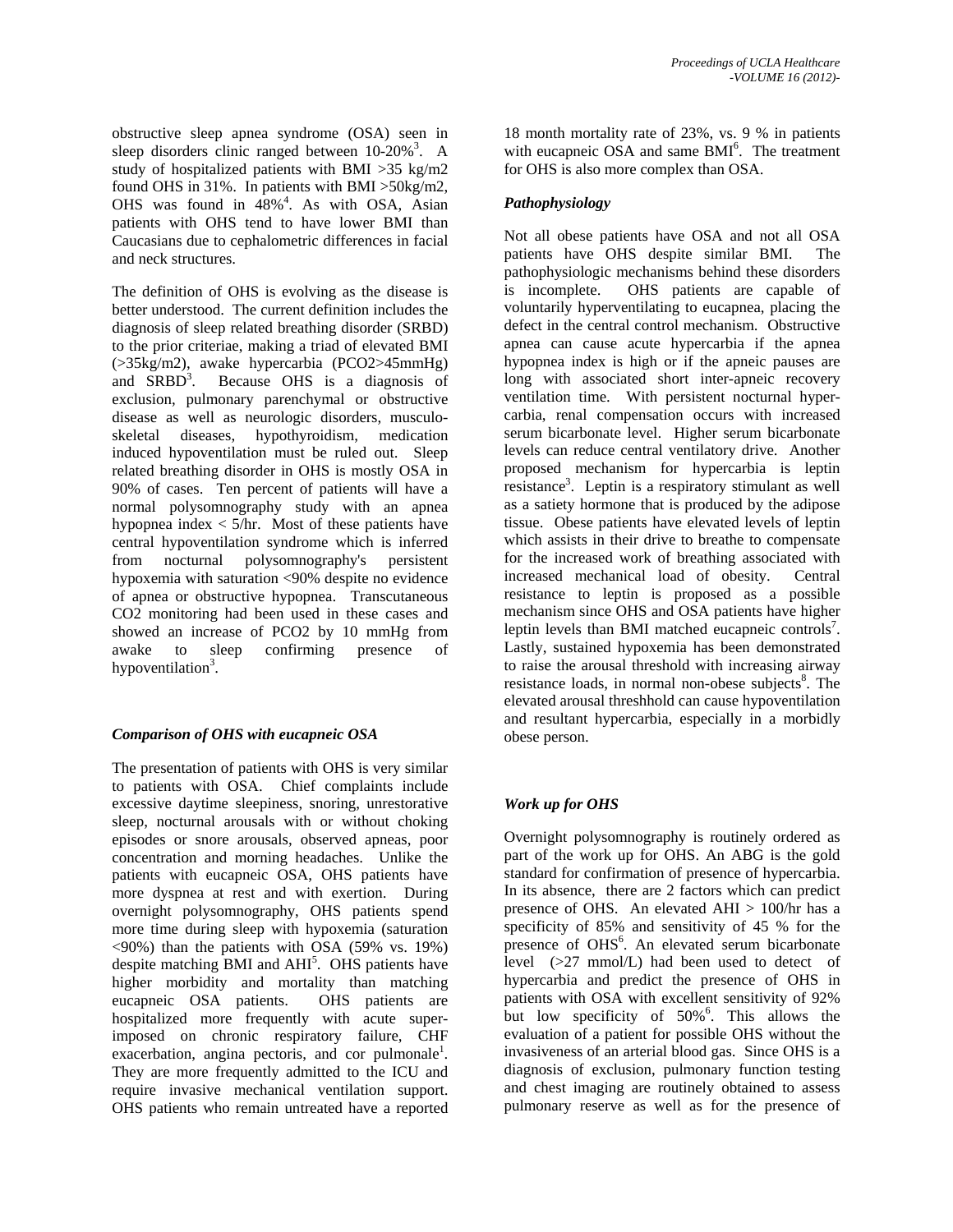parenchymal process. The FEV1/FVC ratio in OHS is generally normal, >77%. Very mild obstructive ventilatory defects may be present due to obesity associated reduction in lung compliance, atelectasis, increased airway resistance, resultant small airway closure and air trapping<sup>7</sup>. Mild restrictive ventilatory defect secondary to reduced ERV (TLC >77%) is often present from relative respiratory muscle weakness as well as an increased abdominal girth displacing the diaphragm upwards. A careful medical history should be taken with focus on the possible presence of neurologic or musculoskeletal disorders as well as a medication history to assess for narcotic or sedative hypnotic use. CBC and TSH are recommended to screen for secondary erythrocytosis and hypothyroidism.

## *Treatment for OHS*

The treatment for OHS is directed at the correction of sleep related breathing disorder and weight reduction. Pharmacotherapy for hypoventilation carries higher risks of complications than the questionable benefits of treatments at this time and will thus not be addressed in this paper. CPAP therapy is the first line of treatment for OHS though its efficacy varies between 57% to 80% in clinical studies, depending on severity of  $OHS^{6,9,10}$ . Its efficacy is related to patients' hours of adherence to therapy and is maximized after 4 weeks of treatment. Based on Mohklesi's study, PCO2 reduced by 1.8 mmHg/hr of CPAP use with its effect plateau out at 7 hours of use and PaO2 increased by 3 mmHg/hr of CPAP use with its effect plateau out at 4.5 hours of use. Only 6% of the initial 30% of patients on daytime home oxygen therapy prior to PAP treatment continued to need daytime home oxygen therapy after greater than  $4.5$ hr/night use of PAP therapy<sup>11</sup>. There was no clear benefit demonstrated by use of biPAP ventilation over CPAP therapy in patients with mild OHS in the study by Piper et  $al^{10}$ . Failure of CPAP therapy is generally defined as persistent hypoxemia despite the relief of obstruction/obstructive hypopnea or lack of an improvement of awake PCO2 with continued CPAP treatment. In cases of persistent hypoxemia on CPAP therapy, a change to BiPAP ventilation may further improve oxygen saturation.

Non-responders with persistent daytime hypercarbia were seen in 23% of the patients on CPAP therapy. These patients had lower AHI despite similar BMI than CPAP responders. Central hypoventilation is postulated to be the mechanism behind the nonresponders. AVAPS (Average Volume-Assured Pressure Support) ventilation has been shown to be more effective in reducing PCO2 than BiPAP therapy in these non-CPAP repsonders in a small study<sup>3</sup>. AVAPS with BiPAP S/T ventilation has the combined benefit of the comfort of a pressure support mode and the consistency of tidal volume delivery of volume control ventilation. A pre-selected tidal volume (7-10 cc/kg) is chosen by the clinician and set into the machine. With a set EPAP (expiratory positive airway pressure) usually between 4-8 cm H2O, an IPAP (inspiratory positive airway pressure) is titrated by machine as needed at 1 cm H2O/min until the ventilator reaches its goal tidal volume. A back up respiratory rate can be entered at the discretion of the physician though OHS patients' respiratory rate remains high between 15-30 breaths per minutes during sleep<sup>12</sup>.

Of note, the autoCPAP should not be used for the treatment of patients with suspected OHS due to its inability to correct the hypoxemia and hypoventilation which may be present in up to 43% of patients. This is important to remember with increasing use of the ambulatory home sleep studies and the subsequent use of an autoCPAP for treatment of OSA. Tracheostomy is a procedure of last resort for patients with severe OSH failing non-invasive positive pressure ventilation therapy. Hypoxemia and hypercarbia post-tracheostomy persist in these patients frequently without nocturnal full ventilator support.

## *Discussion*

Our patient presented to the ER with the most common complaints of patients with OHS: dyspnea, unrefreshing sleep, snoring and daytime fatigue. She met criteria for a clinical diagnosis of obesity hypoventilation syndrome with elevated BMI of 42 kg/m2 and awake hypercarbia of 50 mmHg. Her pulmonary function test and CT chest did not show significant pulmonary pathology to account for the hypercarbia. No significant neurologic disorder or musculoskeletal disease was present to cause CO2 retention. Of interest, she did not have severe obstructive sleep apnea on the overnight polysomnography. An argument can be made that she had central hypoventilation secondary to her narcotic and sedative hypnotic use. Since her condition did not allow cessation of use of these medications, the treatment remained the same. The patient had a repeat PSG with AVAPS titration study for the treatment of obesity hypoventilation syndrome. In OHS patients without frank obstruction, studies have